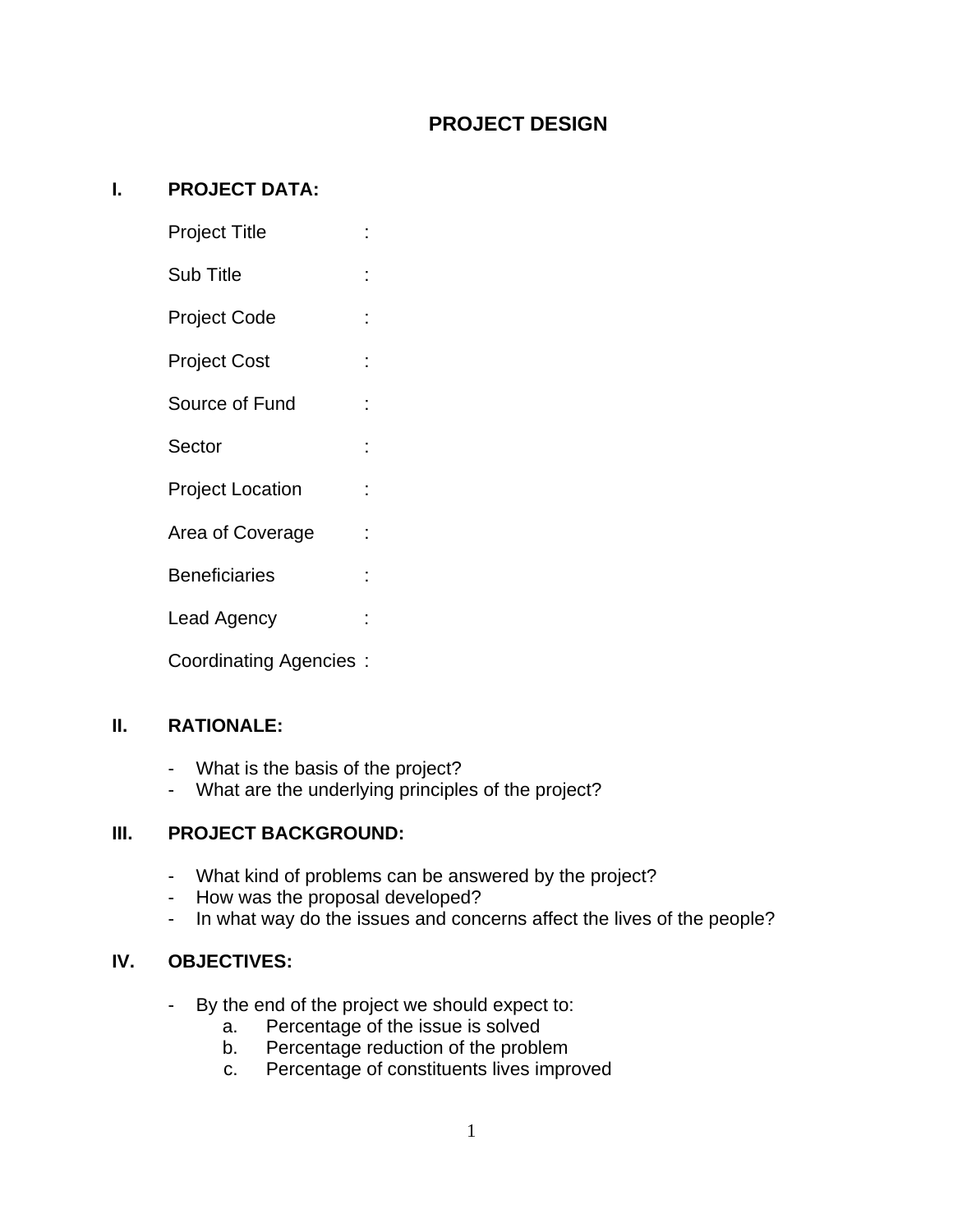# **V. SCHEDULE OF ACTIVITIES:**

| <b>Activities</b> | Location/<br>Venue | Period of<br>Implementation | Coordinating<br><b>Agencies</b> | <b>Expected</b><br>Output |
|-------------------|--------------------|-----------------------------|---------------------------------|---------------------------|
|                   |                    |                             |                                 |                           |
|                   |                    |                             |                                 |                           |

# **VI. FUNDING REQUIREMENT:**

| <b>Particulars</b> | Exp.<br>Code | Appropriation | 10%<br>Retention | <b>Net</b><br>Appropriation | 1 <sup>st</sup><br>Qtr. | 2 <sup>nd</sup><br>Qtr. | 3 <sup>rd</sup><br>Qtr. | $4^{\text{th}}$<br>Qtr. |
|--------------------|--------------|---------------|------------------|-----------------------------|-------------------------|-------------------------|-------------------------|-------------------------|
|                    |              |               |                  |                             |                         |                         |                         |                         |
|                    |              |               |                  |                             |                         |                         |                         |                         |
| <b>Total</b>       |              |               |                  |                             |                         |                         |                         |                         |

# **VII. MONITORING & EVALUATION SCHEME: (By Quarter)**

| <b>Period of</b><br><b>Monitoring/Evaluation</b> | <b>Physical Target</b> | <b>Project Cost</b><br><b>Target</b> | <b>Physical</b><br><b>Accomplishment</b> | <b>Project Cost</b><br><b>Expense</b> |
|--------------------------------------------------|------------------------|--------------------------------------|------------------------------------------|---------------------------------------|
|                                                  |                        |                                      |                                          |                                       |
|                                                  |                        |                                      |                                          |                                       |

## **VIII. PROJECT MANAGEMENT STRUCTURE:**